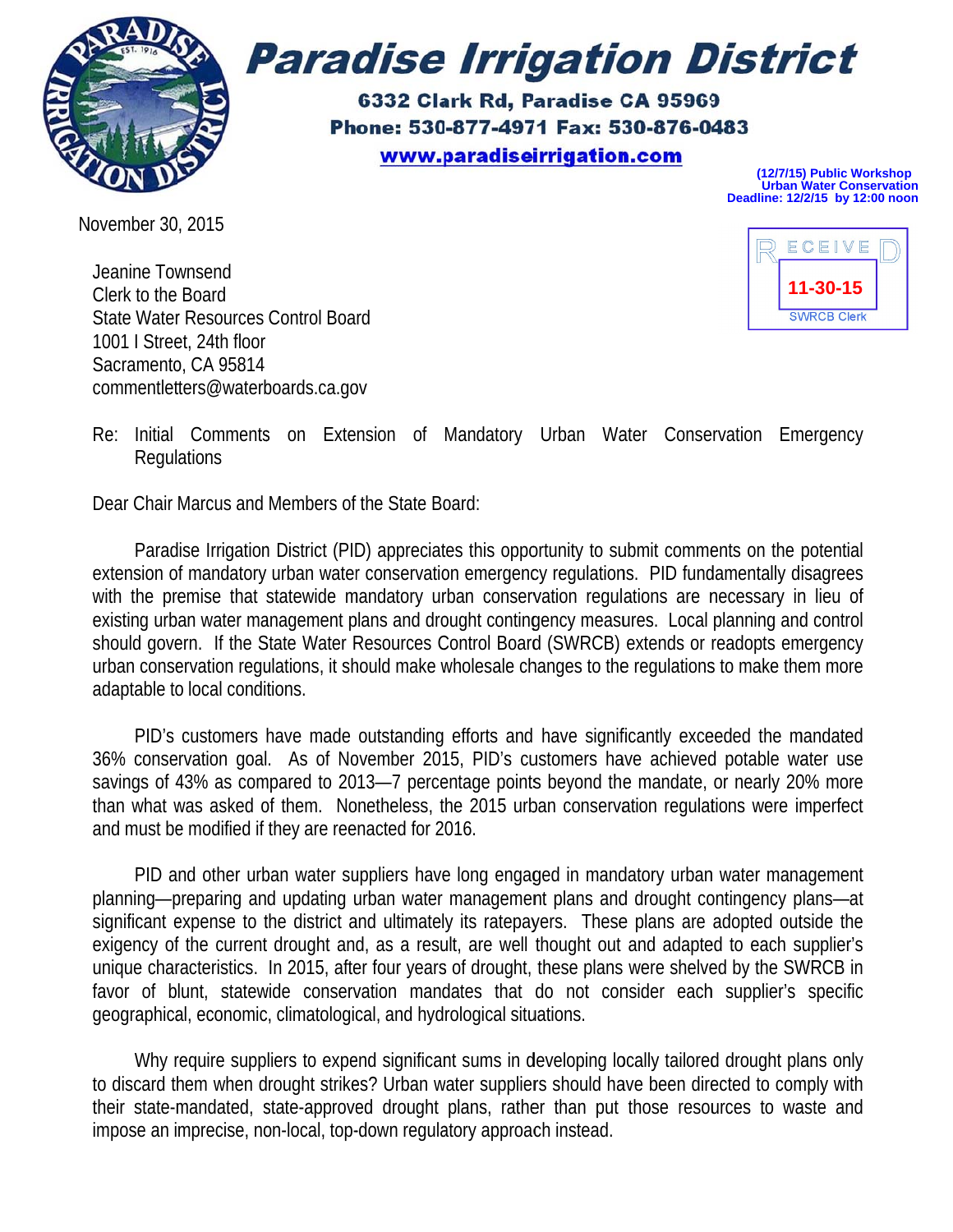However, given that it appears to be a foregone conclusion that the SWRCB will extend mandatory urban water conservation emergency regulations for 2016 (because the Governor's recent executive order mandates the extension if drought conditions persist into January, rather than making the determination toward the end of the rainy season), the State Water Board must modify the regulations to better address the unique local contexts in which each urban water supplier operates. Any effort to create *permanent* urban water conservation requirements should be addressed separately through a traditional rulemaking processes.

PID's responses to the three questions presented in the Workshop Notice follow:

## Question 1: What elements of the existing Emergency Regulation, if any, should be modified in an extended Emergency Regulation?

 Many aspects of the emergency regulations must be modified if they are to be readopted in 2016. Comments from interested parties prior to the initial 2015 adoption of the urban conservation regulations identified many factors that should have been, but were not, considered in developing the regulations and assigning conservation goals to suppliers. The conservation goals were established based on each urban water supplier's daily per capita residential potable water use ("R-GPCD"). The State Water Board itself has cautioned that "[i]t is not appropriate to use R-GPCD water use data for comparisons across water suppliers unless *all relevant factors* are accounted for." (https://drinc.ca.gov/dnn/Applications/UrbanWaterR-GPCD.aspx (emphasis added).) These factors include but are not limited to local rainfall, temperature, and evapotranspiration rates; population growth; population density; and socioeconomic factors such as parcel size.

 In developing the 2015 urban conservation emergency regulations, the State Water Board claimed that time was too short, and the emergency too pressing, to account for those variables in developing the 2015 conservation regulations. However, during the 2015 process, the State Board promised that those factors "will be considered as the Board moves forward in establishing . . . additional temporary emergency regulations that may be needed if it does not rain significantly next winter." (Fact Sheet on Draft Emergency Regulations, April 17, 2015, at p. 6.) The Board claimed that the "immediate need" to establish mandatory conservation regulations prevented it from thoroughly considering and incorporating the relevant variables (Fact Sheet on Proposed Emergency Regulations, April 28, 2015, at p. 4), and also argued that some of the factors did not need to be considered because the emergency regulations would only be in place for nine months (*id.* at p. 7). Now the State Water Board is considering a ninemonth extension, so it must incorporate these additional factors into the next iteration of the emergency regulations. Additional variables that should be addressed include:

 Local evapotranspiration ("ET") rates and climatological differences. Trees and plants in warmer geographical areas and in areas with higher ET rates require more water than those in cooler areas. Although many would argue that those in warmer or drier areas should simply allow plants to die, these same areas experience dangerous seasonal fire risks that can be mitigated by keeping defensible spaces green. In addition, consideration of local climate differences can help reduce hazards caused by dead, dying, and diseased trees impacted by reductions in outdoor watering, as recognized in the Governor's recent declaration of a state of emergency related to the state's millions of dead trees. Dead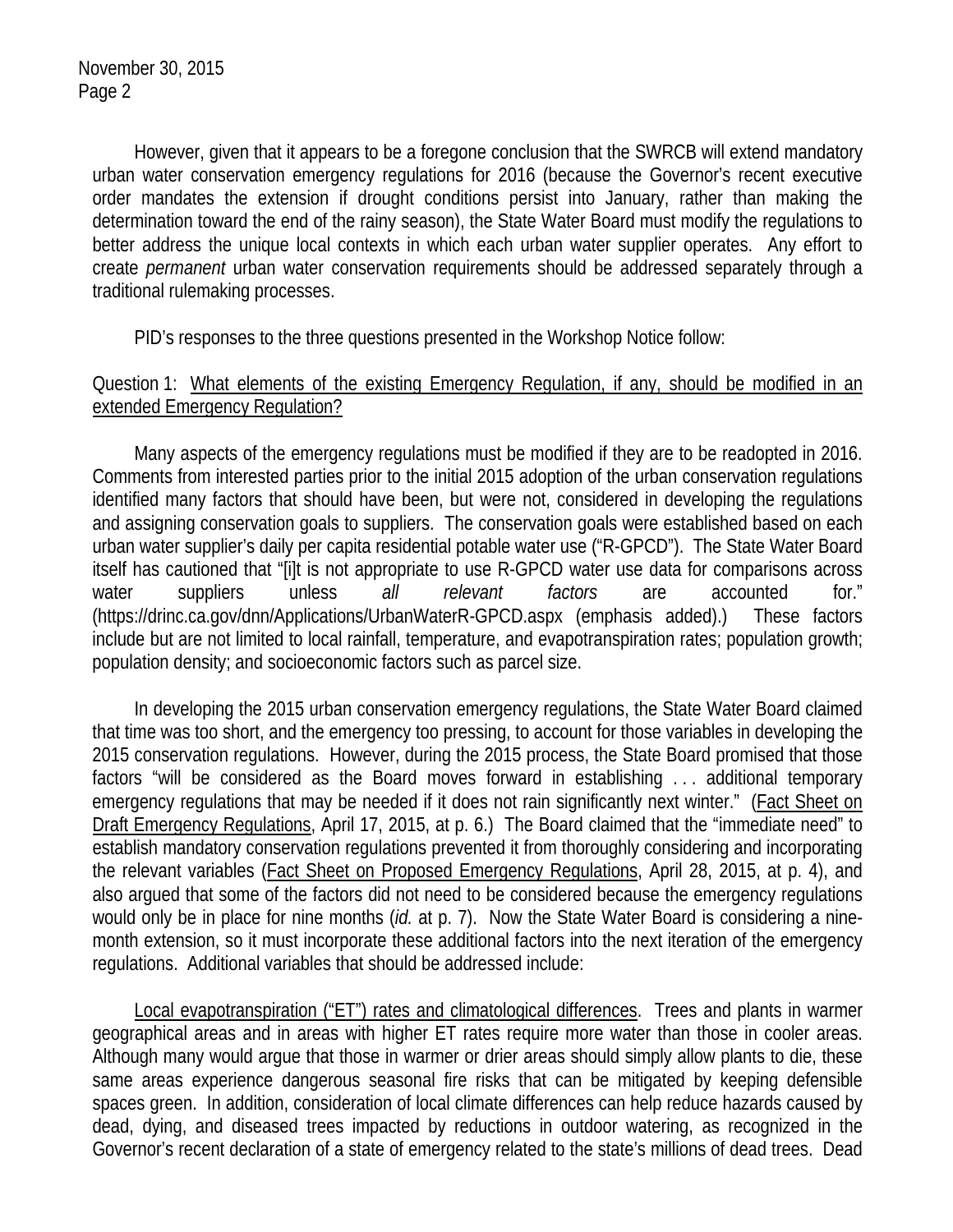and drought-stressed trees in heavily forested areas such as PID's service area pose extreme risks to human safety when wind events accompany winter storms—two people were killed by falling trees in Paradise less than a year ago due to the combination of drought-stressed trees and high winds. Suppliers in areas that receive reliable precipitation—as PID traditionally does—should be allowed to exercise their water rights, rather than be required to hold an unused supplies in storage, which could potentially be wasted if reservoir releases are required for flood control operations in the winter.

 Recognize investments suppliers have made in water rights, water storage, and sustainable supplies. The 2015 emergency regulations applied equally to water suppliers that have invested in secure water rights, storage projects, and other sustainable supplies as well as to suppliers that rely on purchases and transfers of foreign water or on unsustainable groundwater pumping. Entities and their customers that have attempted to "drought proof" their supplies were not allowed to fully utilize their facilities and the benefits of foresight and significant investment under the SWRCB's 2015 emergency regulations. An extension of the emergency regulations must give suppliers credit for the development of local water supplies that were intended to protect against inevitable drought conditions. PID has resilient and robust water resources and credit should be given for planning ahead. Although the 2015 emergency regulations did allow reduced conservation goals for suppliers that could show four years of non-imported, non-groundwater supplies in storage, four years' supply is an unreasonable threshold, especially considering that additional precipitation falls every year, even if the amount may be less than normal.

 Pre-2013 conservation successes. Conservation goals assigned to urban water suppliers should consider conservation, supply, and efficiency improvements made by the suppliers prior to the 2013 benchmark date used for the 2015 emergency regulations. Again, foresight should not be penalized, and conservation achieved prior to the onset of the current drought should be recognized.

 Population growth. Although population growth was not a factor considered in the 2015 emergency regulation structure, the decision not to account for growth was based on "the limitation on the duration of the emergency regulation to 270 days." (Fact Sheet on Proposed Emergency Regulations, April 28, 2015, at p. 7.) An extension of the emergency regulations for another 270 days must account for growth that has and will occur over the 18 months the emergency regulations will be in place.

 Health and safety uses of water should be excluded. Water that must be used for health and safety purposes should not be included in R-GPCD calculations. PID's service area is subject to extreme fire dangers; water used for firefighting and fire prevention purposes should not count against the Agency's conservation goal. Similarly, reduced water deliveries can result in lower flow rates in PID's conveyances, which can ultimately require increased flushing of the system to preserve the health and safety of the water. Ratepayers should not be assigned unattainable conservation goals to make up for water used to protect human lives, human health, and property.

 Transfers of conserved water. Transfers of conserved water should be acknowledged in the emergency regulations and should not disadvantage either the transferor or the recipient. Water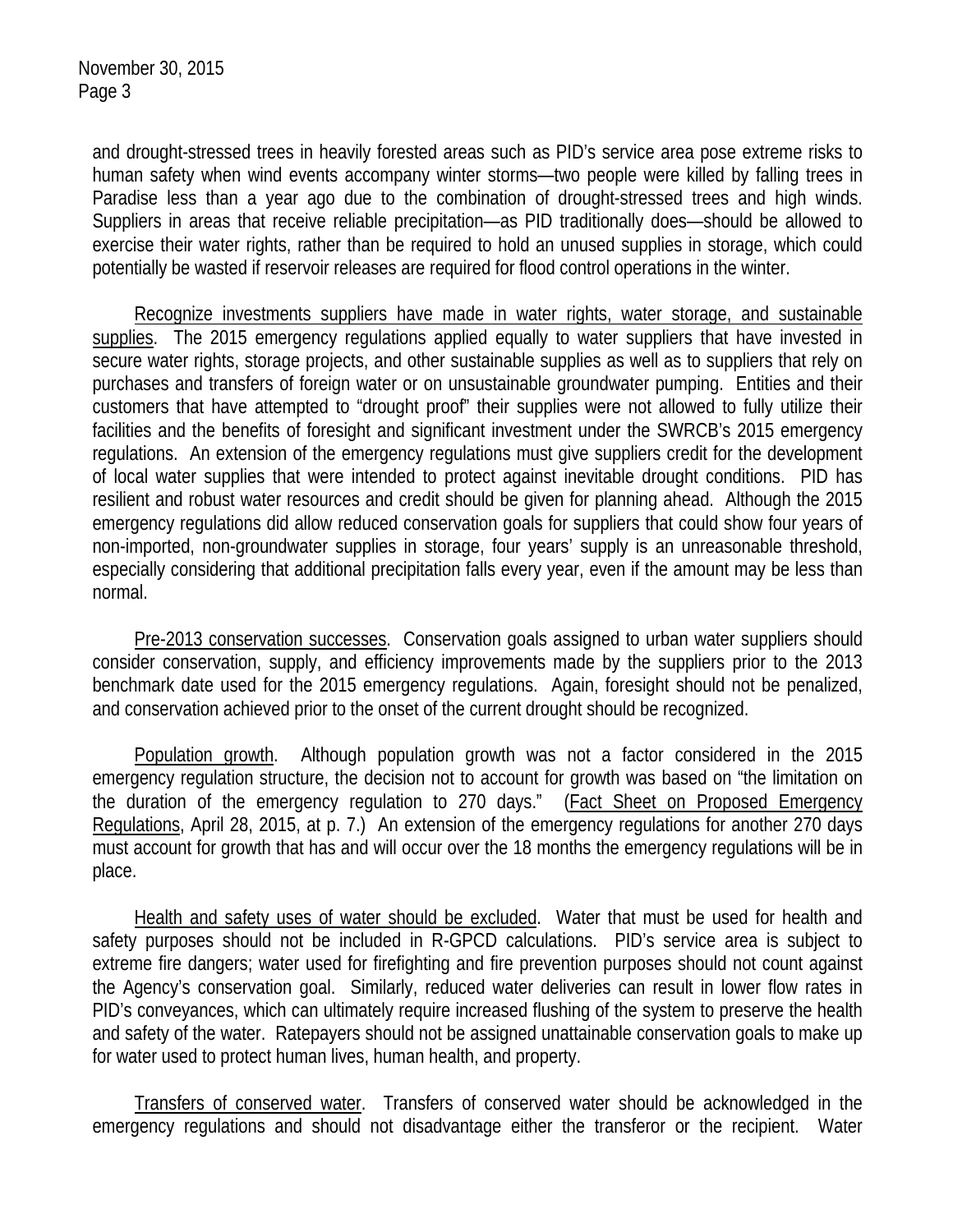transferred to needy urban suppliers should not count against the conservation goal of the transferor, and such water should be considered a new, sustainable supply for the recipient.

 Consider realistic attainability of goals. The conservation goals are based on residential water use and were intended to be achieved primarily through reducing irrigation of ornamental landscapes during the summer. In the winter, when most water is used indoors, it is much more difficult to make significant conservation gains. And although the regulations were intended to reduce residential outdoor water use, commercial, institutional, and industrial (CII) water use is included in R-GPCD calculations. Unlike residential use, many CII users use the bulk of their water for industrial processes and cannot achieve significant water savings by reducing outdoor irrigation; practical and economic factors may prevent them from achieving the requested reductions via indoor conservation. Any extension of the emergency regulations into 2016 must not set water suppliers up for failure and should focus conservation requirements on realistically achievable goals (reducing outdoor ornamental water use) while minimizing impacts on jobs, the economy, and health and safety needs.

 Apart from the additional variables that should be considered in assigning conservation goals to urban suppliers in a 2016 extension of the emergency regulations, the SWRCB should also make additional modifications, as follow:

 Remove references to waste and unreasonable use. As was exhaustively explained in PID's (and other entities') comments on the 2015 emergency regulations, there is absolutely no justification for the many unnecessary references to the doctrine of waste and unreasonable use in the regulations. Inclusion of those references neither justifies nor explains the regulations, and has no effect other than to alarm holders of water rights. For the reasons detailed in dozens of comment letters submitted in advance of the 2015 emergency regulations, the extraneous references to waste and unreasonable use must be stricken from any extension of the emergency regulations.

Assure that relaxation of requirements on one supplier does not increase burdens on other suppliers. Finally, as the 2015 emergency regulations are modified in advance of their readoption for 2016, relaxation of conservation goals for one entity should not increase the burden on other agencies. The governor's recent executive order did not specify that a statewide 25% reduction must be achieved, but only that extended regulations "must achieve a statewide reduction in urban potable water use." Relaxing requirements on one supplier should not trigger a commensurate increase in the burden on other suppliers.

## Question 2: What additional data, if any, should the State Water Board be collecting through the Emergency Regulation and how would it be used?

 No additional data should be collected. The new reporting requirements are unfunded state mandates and only add to urban water suppliers' financial woes stemming from revenue losses attributable to customers' successful conservation efforts. Given this loss of revenue and the onerous reporting requirements and other mandated activities imposed by the 2015 emergency regulations, additional reporting requirements will only exacerbate the financial issues urban water suppliers are currently experiencing as a result of the drought.